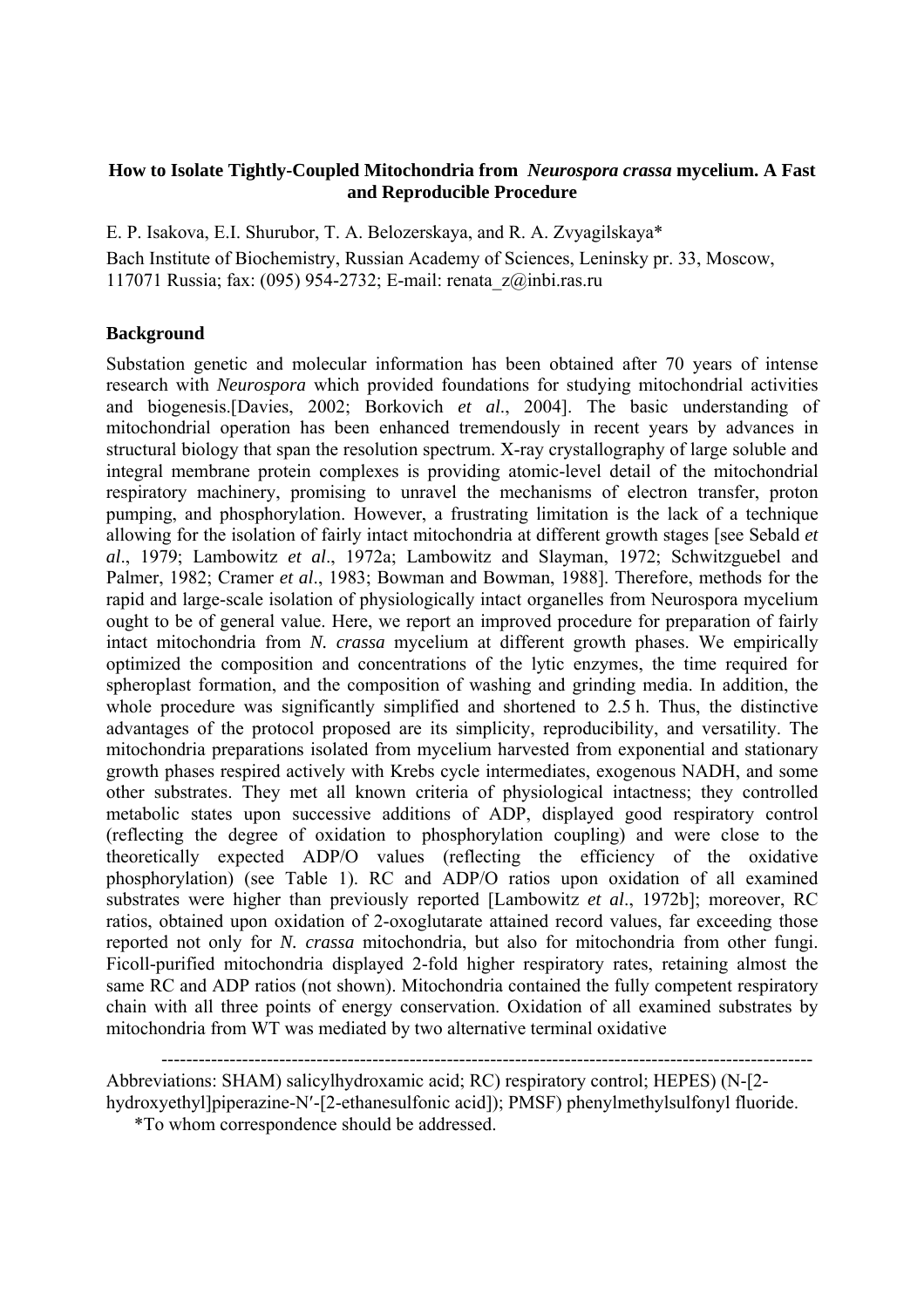systems, with the more pronounced engagement of the alternate oxidase in the stationary growth phase. Mitochondria were fully functional for at least 2.5 h when stored on ice. The utility of the protocol described was substantiated in investigation of Complex I of the *N. crassa* respiratory chain [Grivennikova *et al*., 2003] and in comparative studies of the respiratory chain in *N. crassa* wild type (WT) and in the transport mutant *nap* [Isakova et al., 2002; Belozerskaya et al., 2003].

## **Procedure**

*N. crassa* WT (RL3-8A) [FGSC#2218] strain was generously provided by Fungal Genetics Stock Center (FGSC, University of Kansas, Kansas City, USA). Mycelia were grown in aerated liquid cultures as described previously [Sokolovsky *et al*., 1983], in Vogel's N medium supplemented with 2% sucrose. Cells harvested at exponential or stationary growth stages (3.2 to 9.3 or 16.0 to 27.0 g wet weight per litre, respectively) were separated from the culture medium by filtration through three layers of muslin, washed three times with ice-cold water, suspended (1 ml per g wet biomass) in spheroplast medium containing 1.0 M sorbitol, 50 mM EDTA, 10 mM HEPES-buffer, pH 7.5, helicase (complex of lytic enzymes from the snail *Helix pomatia*, 40 mg per g wet weight), and Novozyme T-234 (3 mg per g wet weight), and incubated under mild stirring at 28-30°C for 6-8 min. Spheroplast formation was examined under a light microscope. Incubation with lytic enzymes was terminated by adding 8 volumes of ice-cold spheroplast medium supplemented with 0.3 mM PMSF, an inhibitor of proteinases.

The following steps were performed at  $0-2$ °C. Spheroplasts were pelleted by centrifugation for 10 min at 1800g, washed twice with spheroplast medium supplemented with 0.25% (w/v) BSA, suspended in the isolation buffer containing 0.4 M mannitol, 1.0 mM EDTA, 10 mM Tris-HCl-buffer, pH 7.2, 0.4% BSA, and 0.3 mM PMSF, and disrupted for 2 min in a 20-ml all-glass Dounce homogenizer (Kontens, Vineland, NY, USA) using twenty up and down strokes with a high clearance pestle (total clearance 0.12 mm). The resulting homogenate was diluted 1:1 with the washing buffer containing 0.6 M mannitol, 1.0 mM EDTA, 10 mM Tris-HCl-buffer, pH 7.2, 0.4% BSA and centrifuged for 13 min at 1600 g. The pellet was discarded, while the supernatant was centrifuged for 20 min at 7,000g. The mitochondrial pellet obtained was washed in the same washing buffer and used for energy parameters measurements. The yield of mitochondria attained 4.0-5.0 or 0.5-1.0 mg protein from 1 g initial wet biomass harvested at exponential or stationary phase, respectively. The mitochondria thus obtained kept unchanged energy parameters for at least 2.5 h. In some experiments, mitochondria were purified in Ficoll gradient. For this purpose, 9 ml of mitochondrial suspension were layered over a two-step Ficoll gradient (7.5 and 13.0 % Ficoll in the washing buffer) and centrifuged at 10,000 g for 30min). The fraction accumulating at the interface between the two Ficoll layers was collected, slowly diluted 1:4 with the washing buffer, and centrifuged at 10,000 g) for 20 min. The pellet was resuspended in the minimal volume of the washing buffer supplemented with  $0.5\%$  BSA.

Oxygen consumption in mitochondrial suspensions was monitored amperometrically with a Clark-type closed platinum electrode. The incubation medium contained 0.6 M mannitol, 2 mM Tris-phosphate, pH 6.6, 2 mM EDTA, 1% BSA, 4 to 20 mM respiratory substrate, and 0.2-0.3 mM ADP. Respiratory control (RC) and ADP/O ratios were calculated as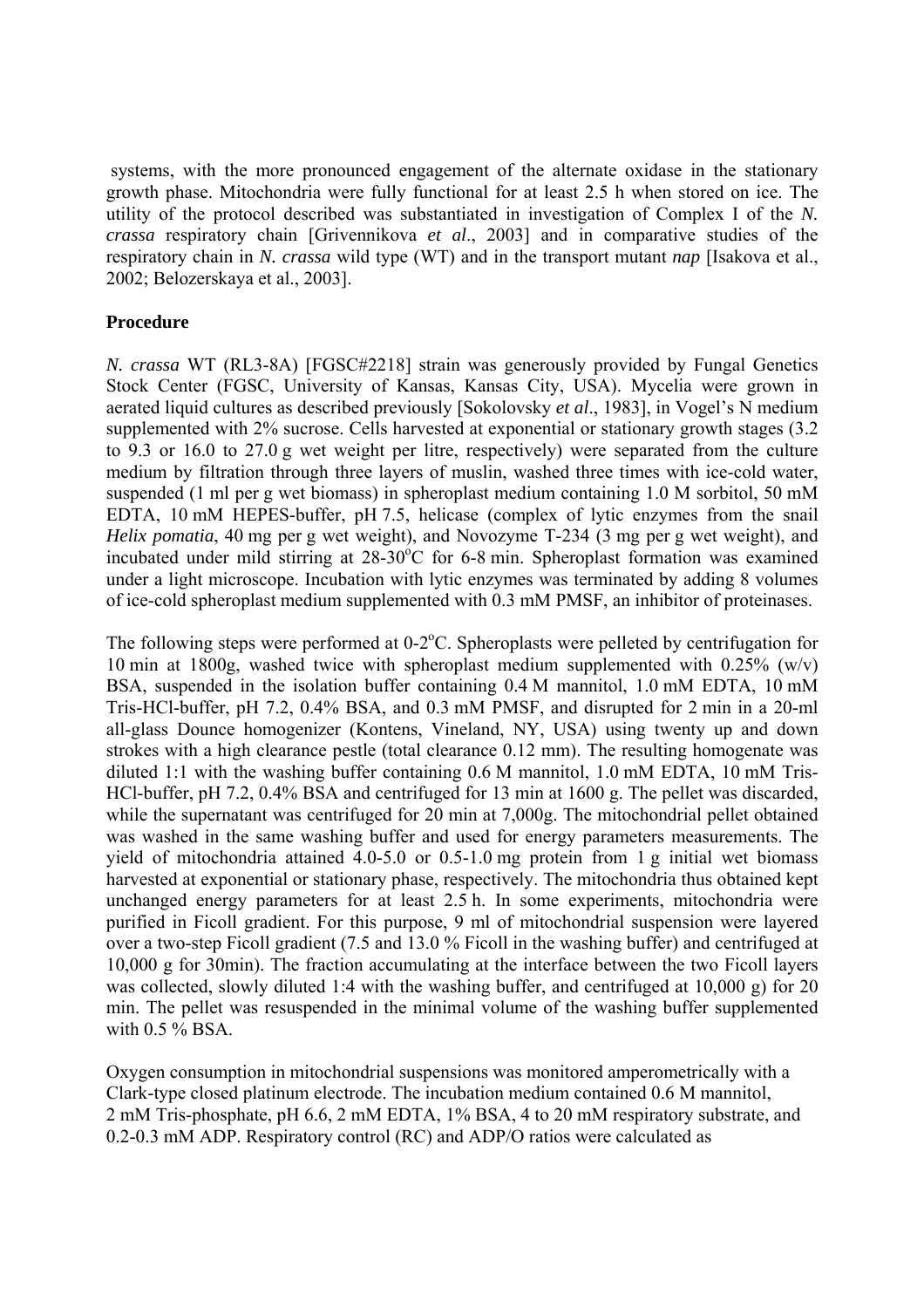recommended [Chance and Williams, 1956]. When indicated, 10 µM rotenone (an inhibitor of NADH-dehydrogenase and point I of energy conservation in the respiratory chain), 2 mM KCN (an inhibitor of the cytochrome oxidase), or 2 mM salicylhydroxamic acid [SHAM, an inhibitor of the alternative (non-phosphorylating) cyanide-resistant oxidative pathway] were added.

This work was supported by the Russian Foundation for Basic Research (grants 01-04-48567 and 03-04-48377) and Russian Academy of Sciences (MCB grant).

## **References:**

Belozerskaya, T., Potapova, T., Ershov, Y., Isakova, E., Shurubor, E., and Zvyagilskaya, R. 2003. Energy status of *Neurospora crassa* mutant nap in relation to accumulation of carotenoids. J. Microbiol. (South Korea). 41: 41-45.

Borkovich, K. A., Alex L. A., Yarden, O., *et al*. 2004. Genome sequence of *Neurospora crassa*: tracing the path from genomic blueprint to multicellular organism. Microbiol. Molec. Biol. Rev. V. 68. N. 1. P. 1-108.

Bowman, E. P. and Bowman, B. J. 1988. Purification of vacuolar membrane, mitochondria and plasma membranes from *Neurospora crassa* and modes for discriminating among different H+ - ATPases. Methods Enzymol. 157: 562-573.

Chance, B., and Williams, G. R. 1956. The respiratory chain and oxidative phosphorylation. Adv. Enzymol. 17: 65-134.

Cramer, C. L., Ristow, J. L., Paulus, T. J., and Davis, R. H. 1983. Methods for mycelia breakage and isolation of mitochondria and vacuoles of Neurospora. Anal. Biochem. 128: 384-392.

Davis R. H. Neurospora. Contributions of a model organism. Oxford Univ.Press. 2002. P. 129-144.

Grivennikova, V. G., Serebryanaya, D. V., Isakova, E. P., Belozerskaya, T. A., and Vinogradov, A. D. 2003. Active/deactive transition of NADH: ubiquinone oxidoreductase (Complex I) in the mitochondrial membrane of *Neurospora crassa*. Biochem. J., 369: 619-626.

Isakova, E. P., Gorpenko, L.V., Shurubor, E. I., Belozerskaya, T. P., and Zvyagilskaya, R. A. 2002. Isolation and characterization of tightly-coupled mitochondria from wild type and nap-mutant of *Neurospora crassa*. Biochemistry (Moscow) 67: 311-317.

Lambowitz, A. M., Smith, E. W. A. M., Slayman, C. W. 1972a. Electron transport in Neurospora mitochondria. Studies on wild type and poky. J. Biol. Chem. 247: 4850-4858.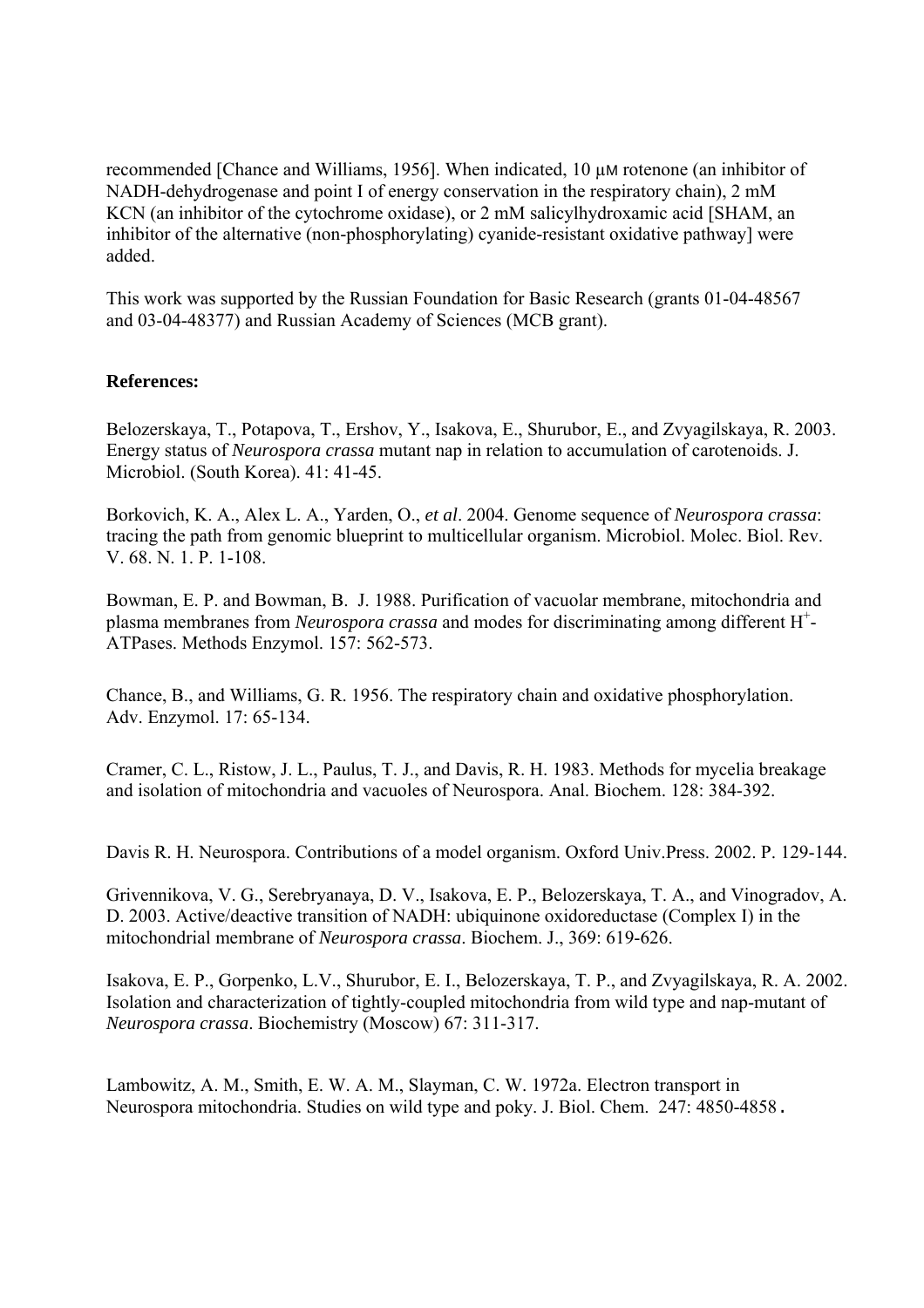Lambowitz, A. M., Smith, E. W. A. M., Slayman, C. W. 1972b. Oxidative phosphorylation in Neurospora mitochondria. Studies on wild type, poky, and chloramphenicol-induced wild type. J. Biol. Chem. 247: 4859-4865.

Lambowitz, A. M., Slayman, C. W. 1972. Effect of pyrrolnitrin on electron transport and oxidative phosphorylation in mitochondria isolated from *Neurospora crassa*. J. Bacteriol. 112: 1020-1022.

Sokolovsky V.Y ., Kritsky, M. S., Belozerskaya, T. A., Chernysheva E. K. 1983. The effect of the cyclic nucleotide content on the rate of formation of carotenoid pigments in cell of *Neurospora crassa* mycelium. Appl. Bichem. Microbiol. V. 19. N. 2. P. 176-181.

Sebald, W., Neupert, W., and Weiss, H. 1979. Preparation of *Neurospora crassa* mitochondria. Methods Enzymol. 55: 144-148.

Schwitzguebel, J. P., and Palmer, J. M. 1982. Properties of mitochondria as a function of the growth stages of *Neurospora crassa*. J. Bacteriol. 149: 612-619.

| Substrate                | Oxidation<br>consumption in<br>state 3<br>respiration,<br>ng-atom O in<br>min per mg pr. | RC              | ADP/O           | Inhibition<br>by KCN,<br>$\frac{0}{0}$ | Inhibition<br>by $KCN +$<br>SHAM,% |  |  |  |
|--------------------------|------------------------------------------------------------------------------------------|-----------------|-----------------|----------------------------------------|------------------------------------|--|--|--|
| Exponential growth phase |                                                                                          |                 |                 |                                        |                                    |  |  |  |
| 2-Oxoglutarate           | $147 \pm 1$                                                                              | $6,17\pm1,15$   | $3,35\pm0,33$   |                                        |                                    |  |  |  |
| $Pyruvate +$             | 148±53                                                                                   | $2,46\pm0,27$   | $2,41\pm0.1$    | $66,0{\pm}3,2$                         | 98-100                             |  |  |  |
| malate                   |                                                                                          |                 |                 |                                        |                                    |  |  |  |
| Succinate                | $491 \pm 67$                                                                             | $2,27\pm0,17$   | $1,86\pm0,25$   | $92,0 \pm 6,5$                         | 99-100                             |  |  |  |
| <b>NADH</b>              | 416±50                                                                                   | $1,97\pm0,11$   | $1,78\pm0,18$   | $95,8 \pm 4,6$                         | 99-100                             |  |  |  |
| Stationary growth phase  |                                                                                          |                 |                 |                                        |                                    |  |  |  |
| 2- Oxoglutarate          | $126 \pm 10$                                                                             | $5,22\pm0,28$   | $2,93\pm0,26$   |                                        |                                    |  |  |  |
| $Pyruvate +$             | $116+9$                                                                                  | $2,29\pm0.03$   | $2,59\pm0.03$   | $80,0{\pm}3,1$                         | 99-100                             |  |  |  |
| malate                   |                                                                                          |                 |                 |                                        |                                    |  |  |  |
| Succinate                | 497±60                                                                                   | $1,75 \pm 0.05$ | $1.80 \pm 0.01$ | $85,0{\pm}6,7$                         | 99-100                             |  |  |  |

**Table 1.** Oxidative and phosphorylative activities of *Neurospora crassa* mitochondria isolated from wild type mycelium harvested at different growth phases \*